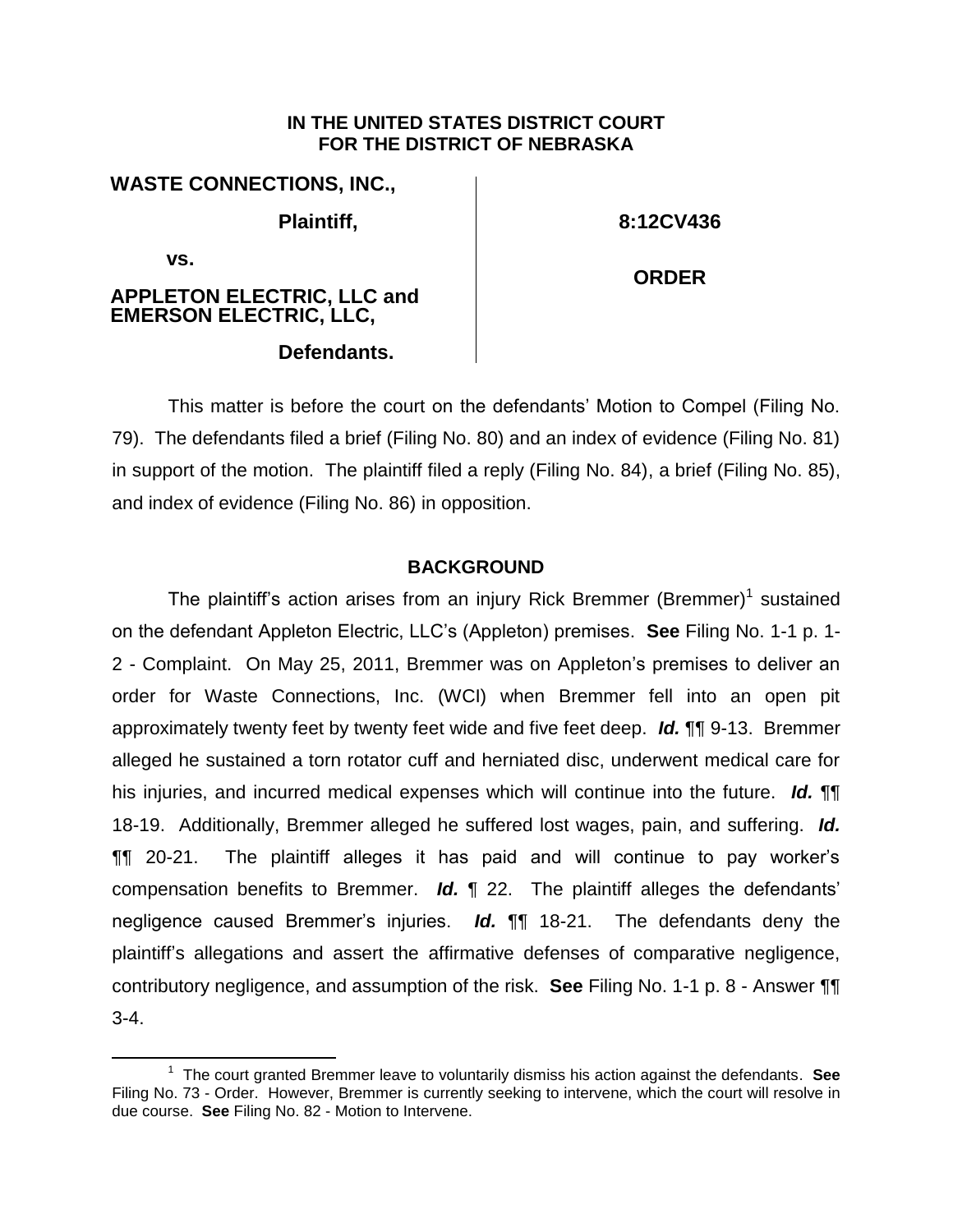On January 14, 2014, the defendants issued a notice of deposition under Fed. R. Civ. P. 30(b)(6) to plaintiff's counsel. **See** Filing No. 81-2 Ex. 1 - Notice. The defendants identified thirty topics for discussion. **See** *id.* Defense counsel did not receive any objections to the topics identified in the notice. **See** Filing No. 81-1 Newman Aff. ¶ 4. The plaintiff designated Ty Bowman (Mr. Bowman) as its corporate representative. **See** Filing No. 80 - Brief p. 2. Mr. Bowman's deposition was held on January 27, 2014, in Fremont, Nebraska. *Id.* During the deposition, Mr. Bowman indicated he prepared for the deposition by reading the notice and he was only prepared to testify about seven of the thirty identified topics. *Id.* (**citing** Filing No. 81-3 Ex. 2 - Bowman Depo. p. 5:14-23, 6:7-15:6, 15:13-16:3). At the end of the deposition, defendants' counsel asked plaintiff's counsel whether the plaintiff would designate another representative to discuss the remaining twenty-three topics. *Id.* (**citing** Filing No. 81-3 Ex. 2 - Bowman Depo. p. 83:11-18). Plaintiff's counsel responded "I'll take a look at that. Like I said, or as he testified, the person who was there before him is no longer with the company. So that would be a sticking point, but we'll see what we can do." *Id.* On January 28, 2014, the defendants requested the plaintiff to designate a corporate representative to provide testimony on the remaining twenty-three topics. **See** Filing No. 81-4 Ex. 3 - January 28, 2014, Letter. The defendants did not receive a response. **See** Filing No. 81-1 Newman Aff. ¶ 7. On February 10, 2014, the parties discussed this matter during a telephone call and defendants' counsel stated the defendants would file a motion to compel if the plaintiff did not designate another corporate representative. *Id.* ¶ 8. As of the date of the instant motion, the defendants have not received an additional designation from the plaintiff. **See** Filing No. 80 - Brief p. 3.

The defendants argue the plaintiff failed to properly designate a corporate representative to testify to the vast majority of the identified topics. *Id.* at 4. The defendants contend the plaintiff effectively failed to appear for a properly noticed deposition due to Mr. Bowman's lack of knowledge about the topics. *Id.* The defendants also assert the plaintiff failed to satisfy its obligation to prepare a designated representative prior to a deposition. *Id.* at 4-6. The defendants contend although Mr. Bowman indicated he was knowledgeable about seven topics, Mr. Bowman only

2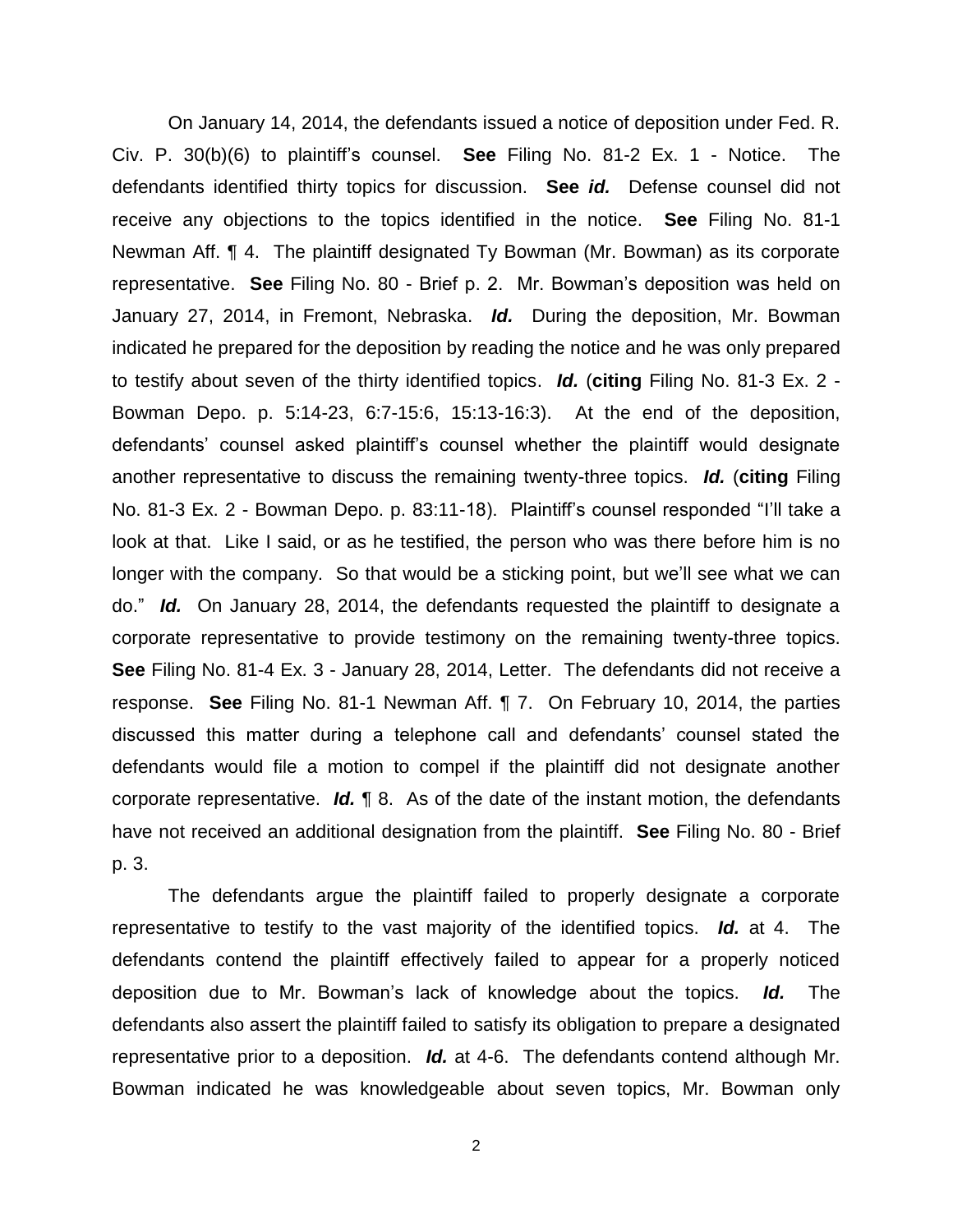provided cursory answers. *Id.* For example, Mr. Bowman testified the plaintiff sought "workers' comp expenses" but could not provide additional detail beyond that general statement. *Id.* (**citing** Filing No. 81-3 Ex. 2 - Bowman Depo. p. 40:6-18). The defendants seek the costs and fees associated with filing this motion and for an additional deposition. *Id.* at 6.

The plaintiff argues Mr. Bowman was able to testify to questions within his scope as corporate representative. **See** Filing No. 85 - Response p. 1-3. The plaintiff contends the "wish list" of topics identified for discussion with Mr. Bowman were addressed when the defendants deposed the plaintiff's employees Al Sawtelle and Ryon Palmer or will be addressed during Bremmer's deposition. *Id.* The plaintiff argues Mr. Bowman was only incidentally familiar with Bremmer because the plaintiff's company was sold between Bremmer's injury and Mr. Bowman's deposition. *Id.* The plaintiff represents at no point has any employee for the plaintiff refused to be available for the defendants' depositions. *Id.* at 2. The plaintiff notes the defendants have not made a corporate representative available for deposition. *Id.* at 2-4. Lastly, the plaintiff argues the purpose of the defendants' extensive "wish list" and this motion is to increase litigation costs. *Id.* at 3-4. For this reason, the plaintiff requests costs for having to respond to this motion. *Id.*

#### **ANALYSIS**

"Parties may obtain discovery regarding any nonprivileged matter that is relevant to any party's claim or defense." Fed. R. Civ. P. 26(b)(1). "Broad discovery is an important tool for the litigant, and so '[r]elevant information need not be admissible at the trial if the discovery appears reasonably calculated to lead to the discovery of admissible evidence.'" *WWP, Inc. v. Wounded Warriors Family Support, Inc.*, 628 F.3d 1032, 1039 (8th Cir. 2011) (alteration in original) (**quoting** Fed. R. Civ. P. 26(b)(1)). Accordingly, relevant information includes "any matter that bears on, or that reasonably could lead to other matter that could bear on, any issue that is or may be in the case." *Oppenheimer Fund, Inc. v. Sanders*, 437 U.S. 340, 351 (1978). The "broad scope of discovery applies to depositions[.]" *Pucket v. Hot Springs Sch. Dist. No. 23-2*, 239 F.R.D. 572, 579 (D.S.D. 2006); **see also** *Credit Lyonnais, S.A. v. SGC* 

3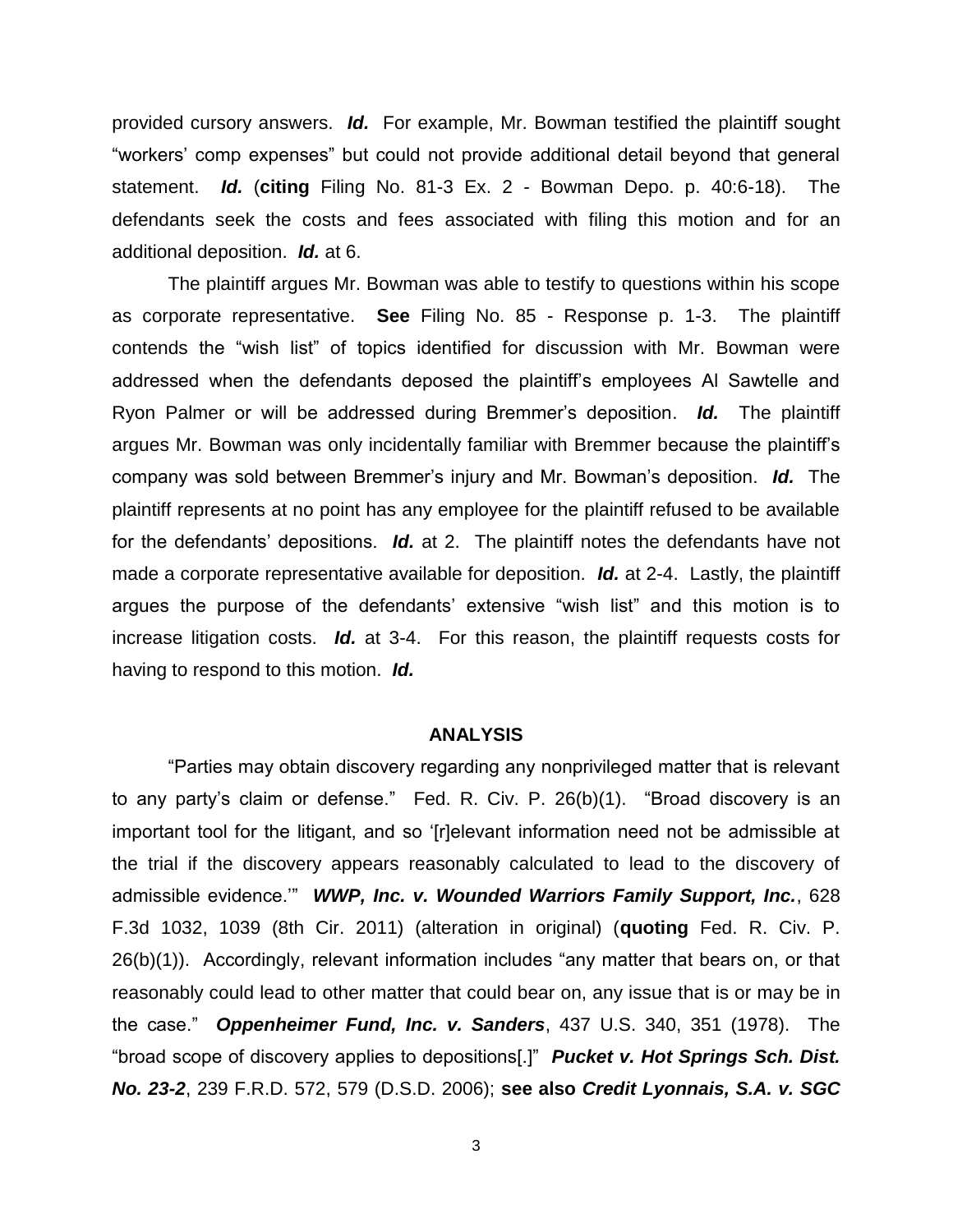*Int'l, Inc.*, 160 F.3d 428, 430 (8th Cir. 1998) ("The rules for depositions and discovery 'are to be accorded a broad and liberal treatment.'") (**citing** *Hickman v. Taylor*, 329 U.S. 495, 507 (1947)).

Federal Rule of Civil Procedure 30(b)(6) "Notice or Subpoena Directed to an Organization" provides, in pertinent part:

> In its notice or subpoena, a party may name as the deponent a public or private corporation . . . and must describe with reasonable particularity the matters for examination. The named organization must then designate one or more officers, directors, or managing agents, or designate other persons who consent to testify on its behalf; and it may set out the matters on which each person designated will testify. . . . The persons designated must testify about information **known or reasonably available to the organization**.

Fed. R. Civ. P. 30(b)(6) (emphasis added). "The testimony of a Rule 30(b)(6) witness represents the collective knowledge of the corporation, not of the specific individual deponents." *QBE Ins. Corp. v. Jorda Enter., Inc.*, 277 F.R.D. 676, 688 (S.D. Fla. 2012). "The duty to prepare a Rule 30(b)(6) witness goes beyond matters personally known to the designee or to matters in which the designated witness was personally involved." *QBE Ins.*, 277 F.R.D. at 689. "If the rule is to promote effective discovery regarding corporations the spokesperson must be informed." *Protective Nat'l. Ins. Co. of Omaha v. Commonwealth Ins. Co.*, 137 F.R.D. 267, 278 (D. Neb. 1989). "[[T]he corporation] must make a conscientious good-faith endeavor to designate the persons having knowledge of the matters sought by [the interrogator] and to prepare those persons in order that they can answer fully, completely, unevasively, the questions posed by [the interrogator] as to the relevant subject matters." *Dravo Corp. v. Liberty Mut. Ins. Co.*, 164 F.R.D. 70, 75 (D. Neb. 1995) (citations omitted).

The defendants properly served the plaintiff with a Rule 30(b)(6) deposition notice describing the matters for examination with reasonable particularity. **See** Filing No. 81-2 Ex. 1 - Notice. The plaintiff did not object to the deposition notice outlining thirty subjects of examination. **See** Filing No. 81-1 Newman Aff. ¶ 4. Nevertheless, unbeknownst to the defendants, the defendants arrived at a deposition where the corporate representative was only somewhat familiar about seven of the thirty identified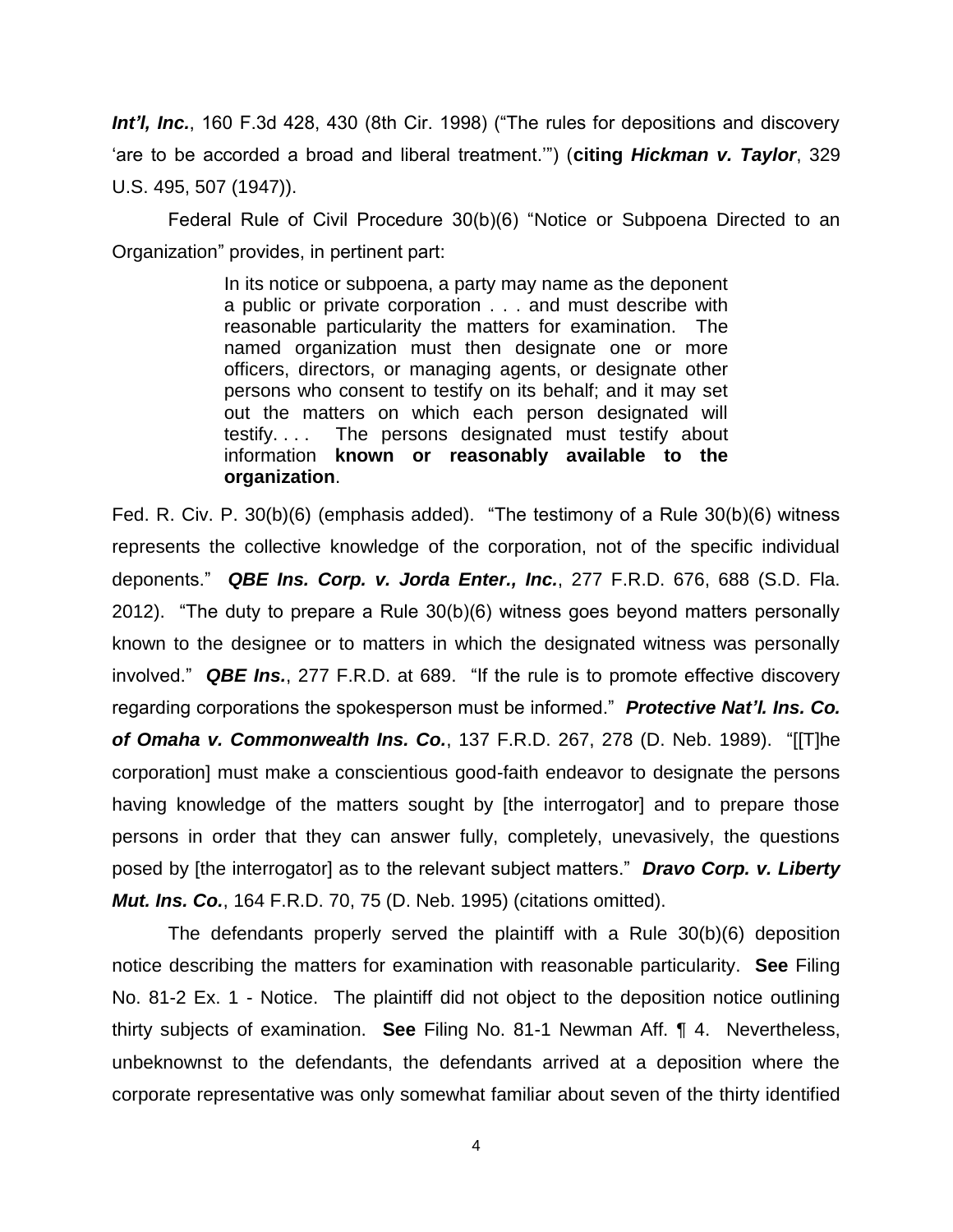topics. **See** Filing No. 81-3 Ex. 2 - Bowman Depo. p. 5:14-23, 6:7-15:6. Mr. Bowman was unable to provide complete and knowledgeable answers to the matters of examination described in the Rule 30(b)(6) deposition notice.

After reviewing the transcript of Mr. Bowman's deposition, the court finds the plaintiff failed to satisfy its obligation to make a good faith effort to designate a knowledgeable witness to testify about the noticed deposition topics. The plaintiff designated an individual who had limited knowledge of the matters set forth in the deposition notice and completely failed to prepare Mr. Bowman so that he may provide knowledgeable and binding answers on behalf of the plaintiff. **See** *Reilly v. Natwest Mkts. Grp. Inc.*, 181 F.3d 253, 268 (2d Cir. 1999) ("To satisfy Rule 30(b)(6), the corporate deponent has an affirmative duty to make available such number of persons as will be able to give complete, knowledgeable and binding answers on its behalf.") (citation omitted). Mr. Bowman even admitted he had not prepared for the deposition other than reading the deposition notice. **See** Filing No. 81-3 Ex. 2 - Bowman Depo. p. 15:13-16:12. Furthermore, Mr. Bowman's testimony on the seven topics demonstrated a lack of knowledge and preparation for the deposition. **See, e.g.**, Filing No. 81-3 Ex. 2 - Bowman Depo. p. 40:19-24 ("So is it fair to say as you sit here today as a representative of Waste Connections you know that Waste Connections is seeking to recover expenses in this lawsuit, but you don't know how much those expenses are; correct? A. Exactly, no, I do not.").

The plaintiff's objections to the scope of the matters for examination should have been made prior to Mr. Bowman's deposition. Additionally, the plaintiff should have, as obligated under the rules, filed objections with the court or requested a protective order if the parties were unable to reach a resolution. If the plaintiff had objected, the parties could have avoided a potentially unnecessary deposition and this motion; however, the plaintiff chose to wait to reveal its objections until after the defendants filed a motion to compel. The plaintiff does not provide an adequate explanation for failing to designate a representative who was prepared and knowledgeable. The fact the plaintiff was sold between the time of the injury and Mr. Bowman's deposition or may no longer employ a person with personal knowledge of Mr. Bremmer's injuries does not relieve the plaintiff of its duty to prepare a knowledgeable Rule 30(b)(6) witness. Therefore, the court finds

5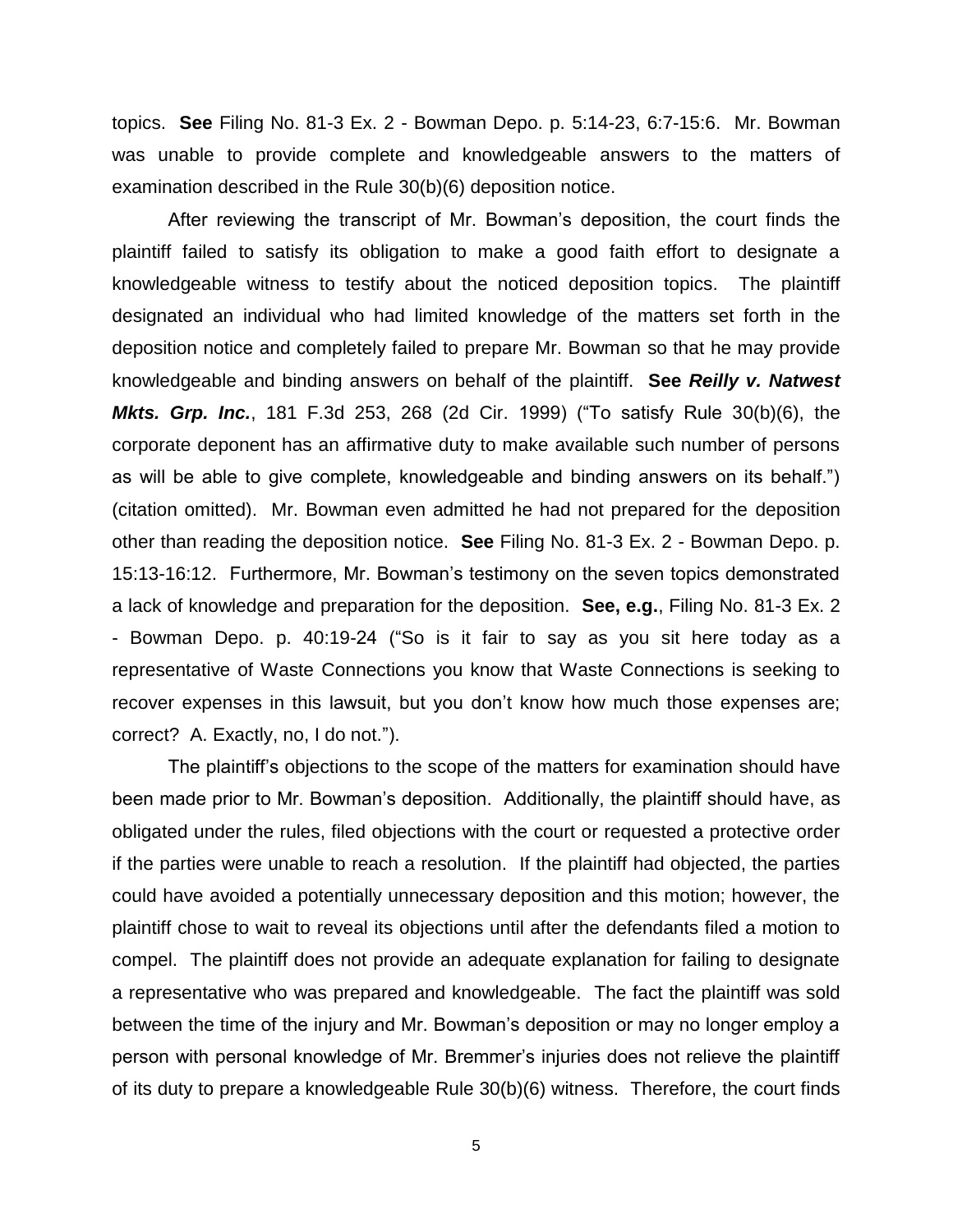the defendants' motion has merit and the plaintiff shall designate a knowledgeable and prepared corporate representative to offer testimony concerning the matters for examination.

Because the court finds the defendants' motion should be granted, an award of expenses and attorney's fees is required under Fed. R. Civ. P. 37. **See** Fed. R. Civ. P. 37(a)(5)(A). Generally, the court would require additional briefing, however, the parties used the briefing of this motion to address the appropriateness of sanctions, thus additional briefing is unnecessary. The defendants seek reasonable expenses and attorney's fees incurred for filing the instant motion and costs and fees associated with an additional deposition. **See** Filing No. 79 - Motion, Filing No. 80 - Brief.

Federal Rule of Civil Procedure 37(a)(5)(A) provides:

If the motion [to compel] is granted--or if the disclosure or requested discovery is provided after the motion was filed- the court must, after giving an opportunity to be heard, require the party or deponent whose conduct necessitated the motion, the party or attorney advising that conduct, or both to pay the movant's reasonable expenses incurred in making the motion, including attorney's fees. But the court must not order this payment if:

> (i) the movant filed the motion before attempting in good faith to obtain the disclosure or discovery without court action;

> (ii) the opposing party's nondisclosure, response, or objection was substantially justified; or

> (iii) other circumstances make an award of expenses unjust.

Fed. R. Civ. P. 37(a)(5)(A).

As explained above, the plaintiff failed to designate a prepared and knowledgeable corporate representative for a properly noticed 30(b)(6) deposition. The plaintiff's assertion this motion is frivolous and designed to harass the plaintiff and increase expenses is unfounded. The plaintiff had ample opportunity to address its objections with the defendants prior to both the deposition and the filing of this motion. Therefore, the court finds an award of reasonable expenses and attorney's fees incurred by the defendants is an appropriate sanction in this instance. The plaintiff shall pay the attorney's fees the defendants incurred in filing this motion. Moreover, the